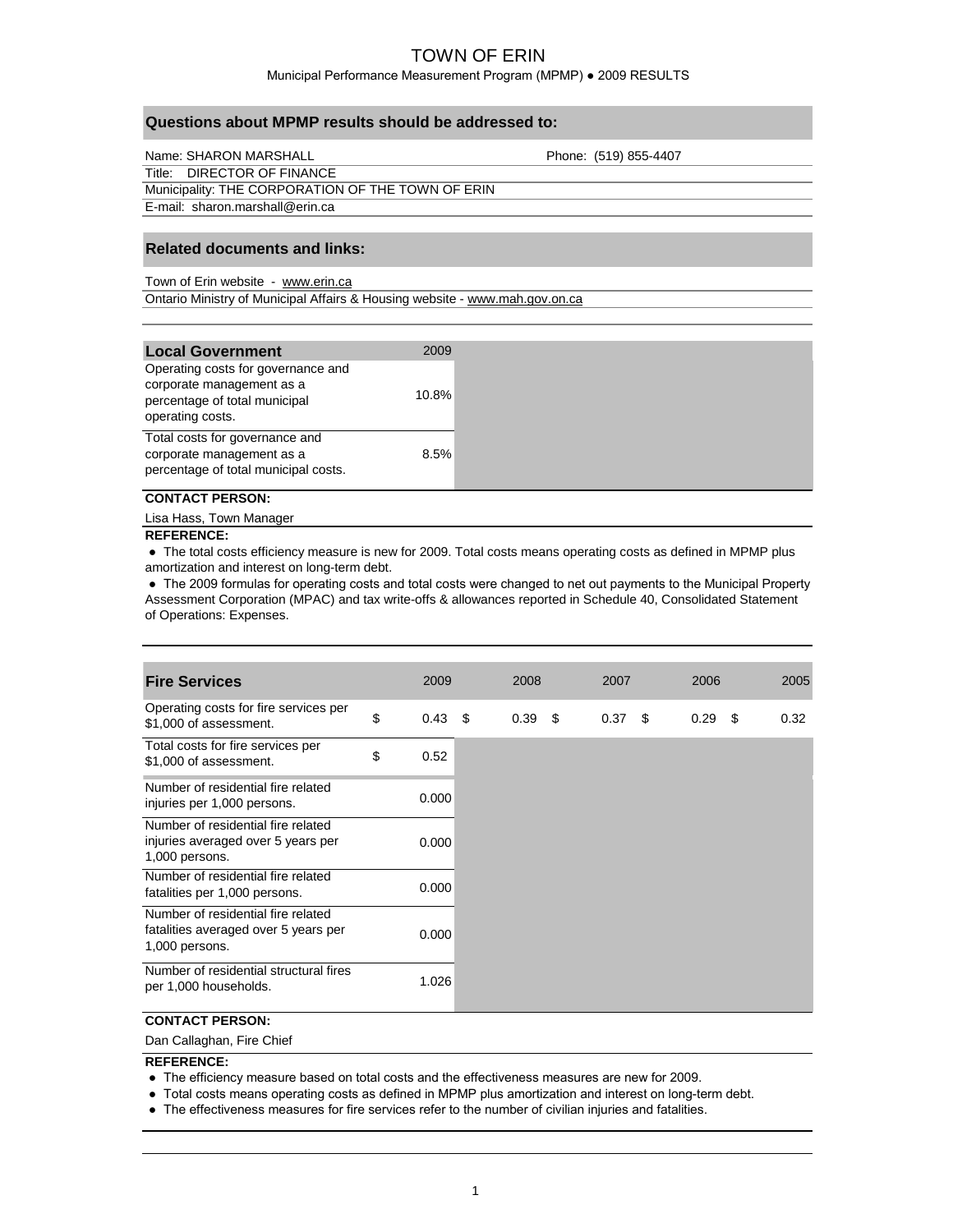Municipal Performance Measurement Program (MPMP) ● 2009 RESULTS

| <b>Roads</b>                                                                                                                              | 2009           | 2008           |    | 2007     |    | 2006     |    | 2005     |
|-------------------------------------------------------------------------------------------------------------------------------------------|----------------|----------------|----|----------|----|----------|----|----------|
| Operating costs for paved (hard top)<br>roads per lane kilometre.                                                                         | \$<br>2,054.23 | \$<br>2,181.53 | \$ | 2,286.24 | \$ | 2,158.28 | \$ | 2,017.15 |
| Total costs for paved (hard top) roads<br>per lane kilometre.                                                                             | \$<br>7,024.11 |                |    |          |    |          |    |          |
| Operating costs for unpaved (loose<br>top) roads per lane kilometre.                                                                      | \$<br>3,189.07 | \$<br>3,726.01 | \$ | 3,569.20 | \$ | 2,665.78 | \$ | 2,411.18 |
| Total costs for unpaved (loose top)<br>roads per lane kilometre.                                                                          | \$<br>4,014.97 |                |    |          |    |          |    |          |
| Operating costs for bridges and<br>culverts per square metre of surface<br>area.                                                          | \$<br>4.24     |                |    |          |    |          |    |          |
| Total costs for bridges and culverts<br>per square metre of surface area.                                                                 | \$<br>35.33    |                |    |          |    |          |    |          |
| Operating costs for winter<br>maintenance of roadways per lane<br>kilometre maintained in winter.                                         | \$<br>402.29   | \$<br>725.95   | \$ | 299.99   | \$ | 360.23   | \$ | 394.71   |
| Total costs for winter maintenance of<br>roadways per lane kilometre<br>maintained in winter.                                             | \$<br>402.29   |                |    |          |    |          |    |          |
| Percentage of paved lane kilometres<br>where the condition is rated as good<br>to very good. <sup>4</sup>                                 | 30.9%          | 57.6%          |    | 9.7%     |    | 45.9%    |    | 66.4%    |
| Percentage of bridges and culverts<br>where the condition is rated as good<br>to very good. <sup>5</sup>                                  | 27.1%          |                |    |          |    |          |    |          |
| Percentage of winter events where<br>the response met or exceeded locally<br>determined municipal service levels<br>for road maintenance. | 100.0%         | 100.0%         |    | 100.0%   |    | 100.0%   |    | 100.0%   |

#### **CONTACT PERSON:**

Larry VanWyck, Road Superintendent

#### **REFERENCE:**

● The total costs efficiency measures and the efficiency measures for bridges and culverts are new for 2009.

● Total costs means operating costs as defined in MPMP plus amortization and interest on long-term debt.

● <sup>4</sup> Pavement condition is rated using a Pavement Condition Index (PCI) such as the Index used by the Ontario Good Roads Association (OGRA) or the Ministry of Transportation's Roads Inventory Management System (RIMS).

• <sup>5</sup> A bridge or culvert is rated in good to very good condition if distress to the primary components is minimal, requiring only maintenance. Primary components are the main load carrying components of the structure, including the deck, beams, girders, abutments, foundations, etc.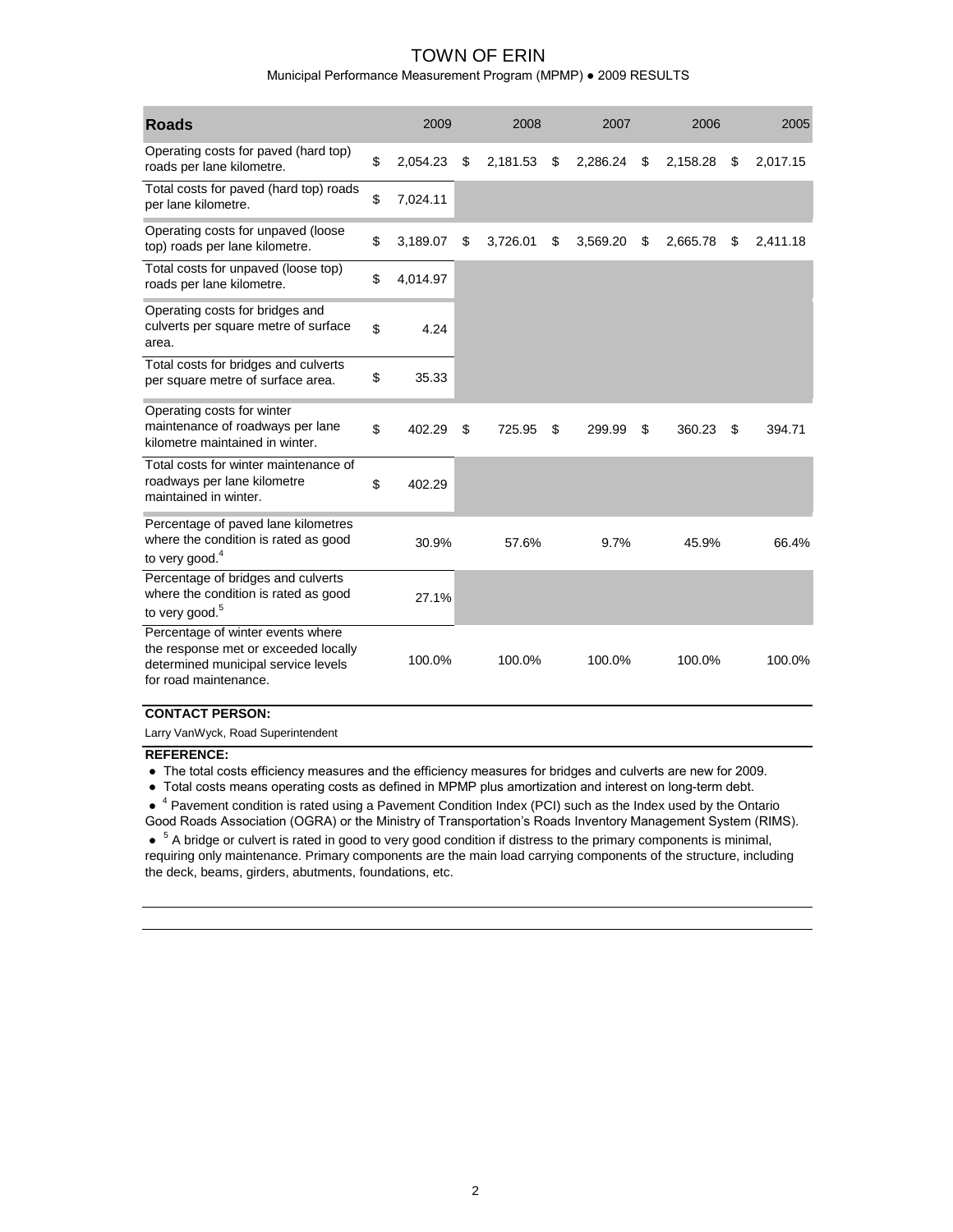Municipal Performance Measurement Program (MPMP) ● 2009 RESULTS

| <b>Drinking Water</b>                                                                                                                                       | 2009            | 2008<br>2007   |    | 2006     |                | 2005 |          |
|-------------------------------------------------------------------------------------------------------------------------------------------------------------|-----------------|----------------|----|----------|----------------|------|----------|
| Operating costs for the treatment of<br>drinking water per megalitre.                                                                                       | \$<br>1,665.29  | \$<br>1,132.46 | \$ | 686.83   | \$<br>744.44   | \$   | 669.49   |
| Total costs for the treatment of<br>drinking water per megalitre.                                                                                           | \$<br>2,005.00  |                |    |          |                |      |          |
| Operating costs for the distribution/<br>transmission of drinking water per<br>kilometre of water distribution pipe.                                        | \$<br>9.267.41  | \$<br>7.816.97 | \$ | 9,841.63 | \$<br>9,738.25 |      |          |
| Total costs for the distribution/<br>transmission of drinking water per<br>kilometre of water distribution pipe.                                            | \$<br>13,116.28 |                |    |          |                |      |          |
| Operating costs for the treatment and<br>distribution/transmission of drinking<br>water per megalitre (integrated<br>system).                               | \$<br>2,387.47  | \$<br>1,735.59 | \$ | 1,391.13 | \$<br>1,468.67 | \$   | 1,183.79 |
| Total costs for the treatment and<br>distribution/transmission of drinking<br>water per megalitre (integrated<br>system).                                   | \$<br>3,027.13  |                |    |          |                |      |          |
| Weighted number of days when a boil<br>water advisory issued by the medical<br>officer of health, applicable to a<br>municipal water supply, was in effect. | 0.0000          | 0.0000         |    | 0.0000   | 0.0000         |      | 0.0000   |
| Number of water main breaks per 100<br>kilometres of water distribution pipe in<br>a year.                                                                  | 6.25            | 12.50          |    | 6.25     | 12.50          |      | 6.46     |
| <b>CONTACT PERSON:</b>                                                                                                                                      |                 |                |    |          |                |      |          |
| Frank Smedley, Water Superintendent                                                                                                                         |                 |                |    |          |                |      |          |

#### **REFERENCE:**

 ● The total costs efficiency measures are new for 2009. Total costs means operating costs as defined in MPMP plus amortization and interest on long-term debt.